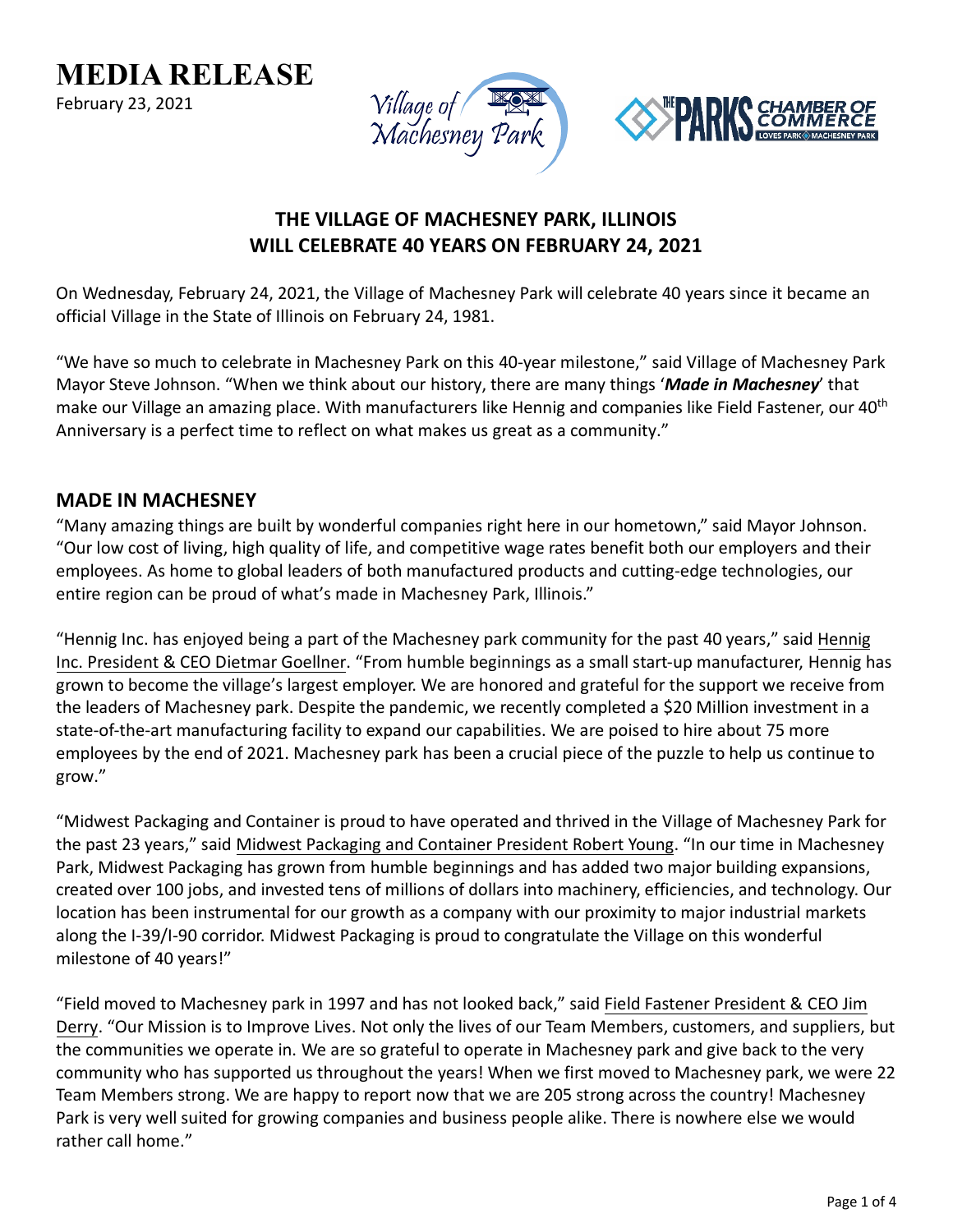"Pig Minds Brewing Company will be celebrating its ninth year in operation," said Pig Minds Brewing Co. Founder Brian Endl. "We are the country's first vegan brewery, and our kitchen staff designs delicious vegan comfort food and our brew staff concocts a variety of beers. We employ around 35 exceptional staff members, and we're thankful to be located in Machesney Park. The community has been very supportive of us!"

"MAS moved to Machesney Park in July 2007," said Midwest Aero Support, Inc. President Brent Johnson. "The building we purchased fit our needs and had the ability to grow with the company. We have expanded our aerospace repair capabilities to include aircraft structures such as flight control surfaces, and we were recently awarded a distributorship for Safran Aerospace including evacuation, oxygen, and de-ice systems."

"With a competitive Midwest location along I-39/I 90, a skilled and educated workforce, and six actively developing industrial parks, Machesney Park is well suited to continue growing our industrial base by attracting more manufacturers, business parks, and logistics and distribution companies," said Village Administrator James Richter II. "Our quality of life - with a shopping corridor that's home to national big box stores, smaller specialty retail outlets, and numerous national and local restaurants - also helps us attract and retain employers and their employees."

#### Examples of products *Made in Machesney* include:

- Applied Products is an industry-leading supplier of high performance, pressure-sensitive adhesives to many OEM industries, including HVAC, construction, automotive, and appliance manufacturing [\(https://www.linkedin.com/company/applied-products-inc./\)](https://www.linkedin.com/company/applied-products-inc./)
- Crandall Stats & Sensors manufactures thermostats, humidistats, pressure sensors, receiver controllers, relays, and accessories [\(https://crandallmfg.com\)](https://crandallmfg.com/)
- ♦ Curtis Metal Finishing Company applies engineered coatings on fasteners and small metal components [\(https://curtismetal.com\)](https://curtismetal.com/)
- $\blacklozenge$  Electroform is a leader in offering product development, injection molds, automation and injection molding for the plastics industry [\(www.injectionmoldmaking.com\)](http://www.injectionmoldmaking.com/)
- ◆ Field Fastener is a full-service, data-driven, on-demand fastener supply and engineering partner [\(www.fieldfastener.com\)](http://www.fieldfastener.com/)
- ♦ Hennig designs and manufactures quality machine protection and chip/coolant management products for machine tool customers [\(www.hennigworldwide.com\)](http://www.hennigworldwide.com/)
- ♦ Interstate Graphics, Inc. offers screen printing and digital printing on an extensive line of materials and the abilities to finish products with multiple fabrication processes and tools [\(www.interstategraphicsinc.com\)](http://www.interstategraphicsinc.com/)
- ITW Shakeproof Industrial (Illinois Tool Works is the parent company) is a leading designer and manufacturer of value added, high quality engineered hardware solutions [\(www.shakeproof.com\)](http://www.shakeproof.com/)
- Midwest Aero Support offers electronic and mechanical manufacturing services in addition to repair capabilities [\(https://midwestaerosupport.com\)](https://midwestaerosupport.com/)
- ◆ Midwest Packaging & Container manufactures shipping containers and industrial crating [\(www.midpack.com\)](http://www.midpack.com/)
- North American Clutch & Driveline is a leading manufacturer of agricultural and industrial clutches, clutch systems, and power take-off assemblies [\(https://naclutch.com\)](https://naclutch.com/)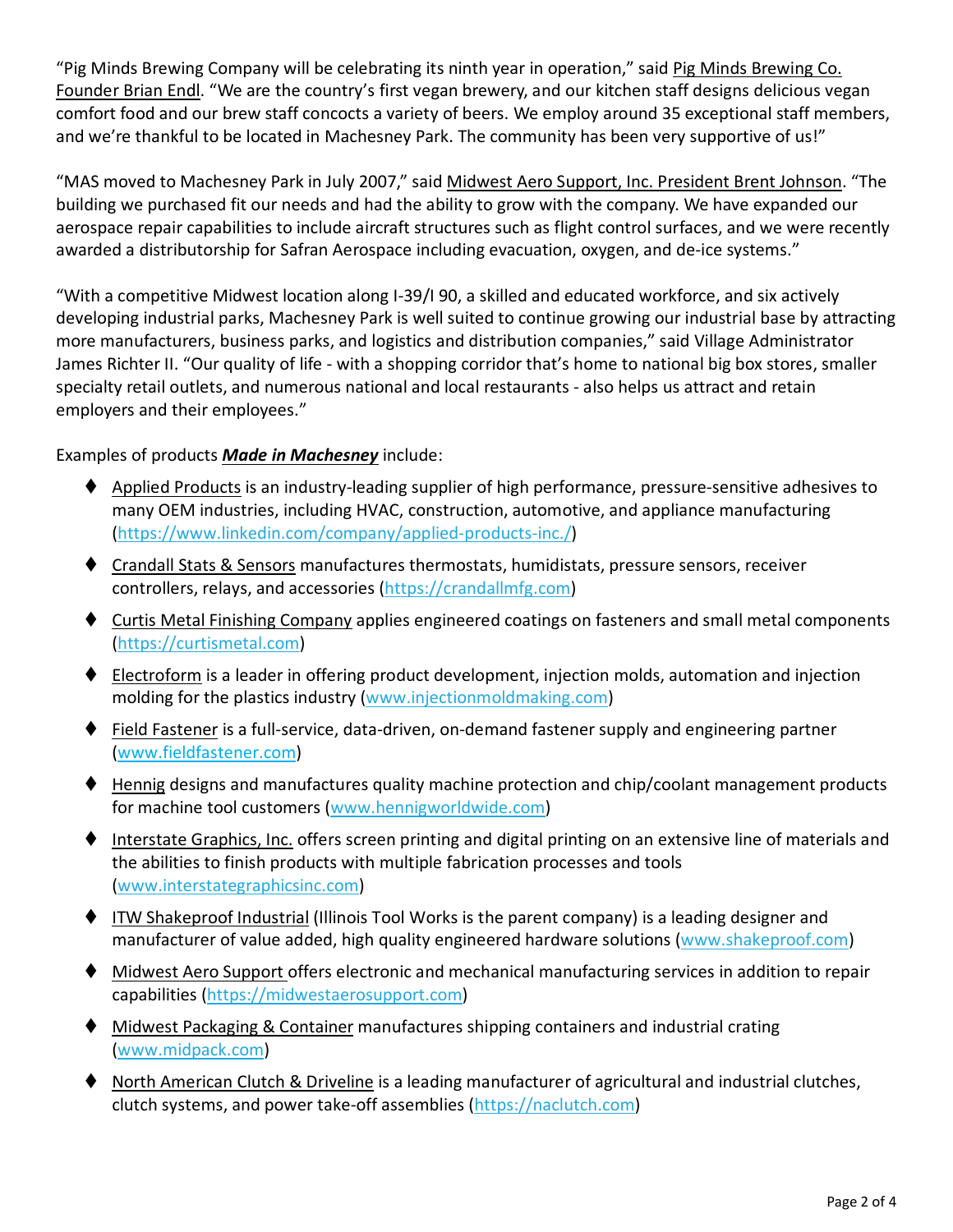- Parkway (formerly Littlestar Plastics) is a prototype to production manufacturer of complex, precision, and high-tolerance plastic components for leading companies in many industries, including aerospace, defense, food service and agriculture [\(https://littlestarplastics.com\)](https://littlestarplastics.com/)
- ◆ Pig Minds Brewing Co. creates handcrafted ales in a variety of styles and is America's first and only vegan brewery [\(https://pigmindsbrewing.com\)](https://pigmindsbrewing.com/)
- ♦ Plastic Parts International, Inc. is a versatile pioneer in the plastics industry with injection molding machines that are equipped with advanced microprocessor controls to ensure superior accuracy and outstanding product consistency [\(http://ppi-inc.com\)](http://ppi-inc.com/)
- **PILE PREUMATE:** Cylinders & Couplers specialize in aluminum and stainless steel cylinders [\(https://pneumaticcylinders.net\)](https://pneumaticcylinders.net/)
- $\blacklozenge$  Rg Manufacturing and Machining produces prototypes, pre-production, and samples that require First Article Inspection, Level 4 PPAP, or First Article Qualification Package [\(https://rgmfg.com\)](https://rgmfg.com/)
- ♦ Rusco Manufacturing utilizes 100+ pieces of CNC equipment to provide machining services [\(www.ruscomfginc.com\)](http://www.ruscomfginc.com/)
- ◆ Spider Company manufactures aero-space products that appear in Boeing planes and jet engine after burners [\(http://spidercompany.com\)](http://spidercompany.com/)
- ♦ Superior Joining Technologies specializes in Micro-TIG and Micro-Laser welding, laser beam welding, 3D Multi-axis Laser cutting, CNC Machining, Fluorescent Dye Penetrant, Magnetic Particle Inspection, and more [\(www.superiorjt.com\)](http://www.superiorjt.com/)
- ♦ Swebco Manufacturing Inc is a premier manufacturer of close tolerance, high temperature precision machined parts [\(www.swebco.com\)](http://www.swebco.com/)
- ♦ Tri-Part Screw Products manufactures high precision machined parts [\(https://tri-part.com\)](https://tri-part.com/)
- Weldments Inc fabricates heavy duty steel weldments, up to 35 tons, with precise requirements at an economical price [\(www.weldmentsinc.com\)](http://www.weldmentsinc.com/)

## **HISTORY OF MACHESNEY PARK**

The area that is presently known as Machesney Park was first settled when large areas of Northern Illinois were opened for settlement in the early 1830's after the end of the Black Hawk War.

Residential development began to grow in the early 20<sup>th</sup> century and started to boom in the 1920's. During this time, the Harlem Consolidated School District was formed to serve the educational needs of the growing community.

The name "Machesney Park" is derived from the Machesney Airport, which was founded in 1927 by barnstormer/aviator Fred Machesney. The airport was located where the Machesney Park Town Center is today (formerly known as the Machesney Park Mall).

The area continued to grow after World War II, which led to the formation of the North Park Public Water District and a volunteer firefighting company.

It wasn't until 1980 when citizens began a grass-roots incorporation movement to form a Village. On February 24, 1981, voters decided in a referendum to form the Village of Machesney Park, and the first Village officers were elected in spring of 1982.